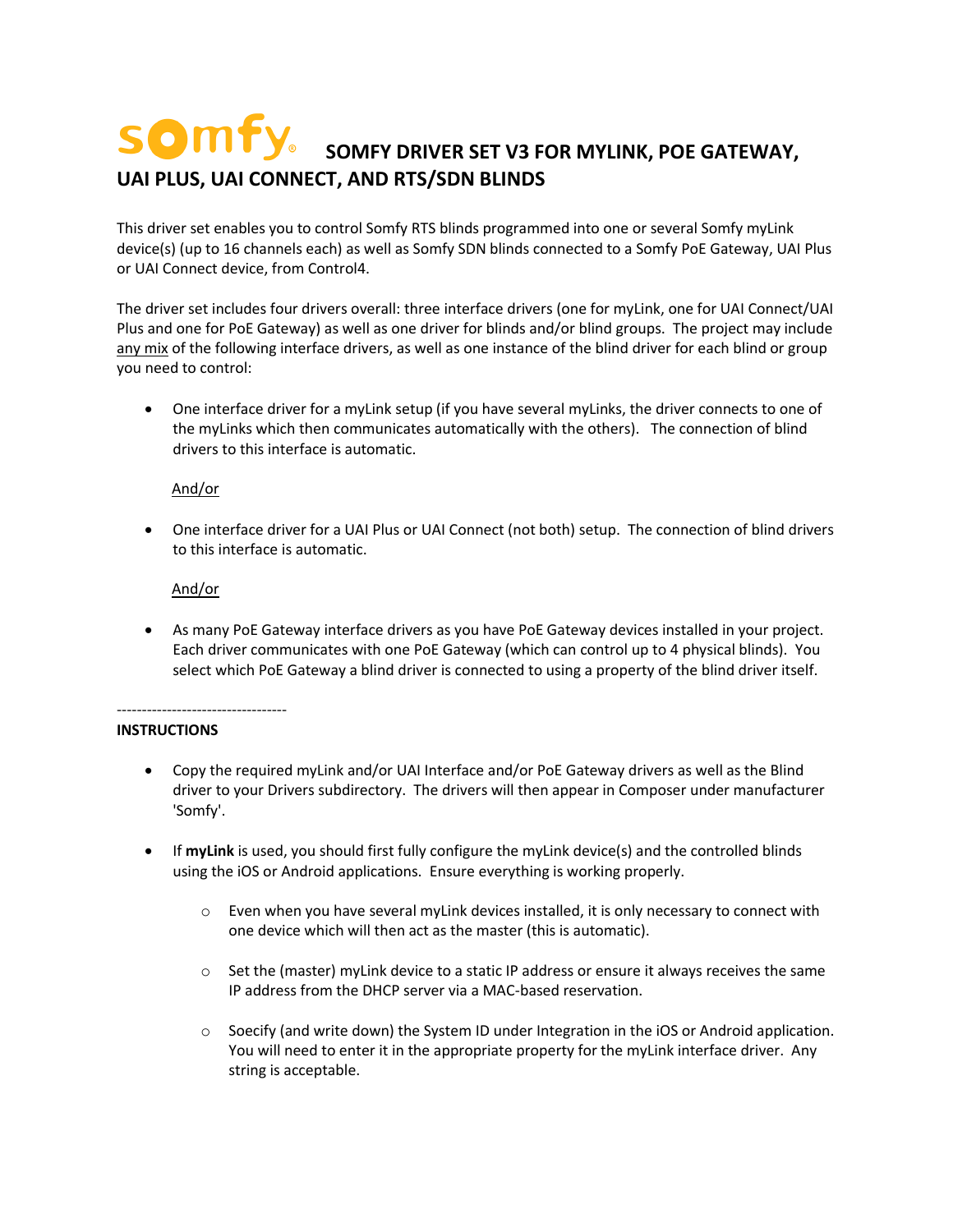- If **UAI Plus** or **UAI Connect** is used, you should fully connect the SDN blinds to the UAI PLUS or the UAI Connect controller and verify that all are operational. When using the UAI PLUS controller, configure the blinds using the Web interface (with Google Chrome) and verify that all blinds and groups are operational.
- If **PoE Gateway** is used, you should fully connect the SDN blinds to the PoE Gateway controller(s) and verify that all are operational. When using the Poe Gateway controller, configure the blinds and groups using the Utility software supplied by Somfy Systems and verify that all blinds and groups are operational.
- Add the myLink and/or UAI Interface and/or PoE Gateway driver(s) to your project. Your project may have only one instance of the myLink interface driver, one instance of the UAI driver and as many instances of the PoE Gateway driver as required (one per physical PoE Gateway interface). In the case of PoE Gateways, it is useful to give each driver a meaningful name in order to easily associate them with the corresponding physical PoE Gateway devices.

**IMPORTANT REMINDER**: the driver can simultaneously support a myLink setup, a UAI setup (but only one model of UAI: the UAI Plus or the older UAI Connect, not both) as well as a PoE Gateway (one or many) setup. You do not need to install interface drivers for interfaces not present in your project.

- If **myLink** is used, enter the IP address of the (master) myLink in Composer's Connections area. Use a fixed IP address or a MAC-based address reservation. Also ensure you have specified a System ID under Integration in the myLink configuration. Enter it in the corresponding myLink interface driver property (case is important). SDDP discovery is also supported if your myLink firmware is up to date.
- If **UAI Plus** is used, enter its IP address in Composer's Connections area. Use a fixed IP address or a MAC-based address reservation. SDDP discovery is also supported if your UAI PLUS firmware is up to date. Alternatively, a serial connection is available, but IP is preferred.
- If **UAI Connect** is used, connect the serial port servicing the UAI to the driver's serial connection.
- If one or more **PoE Gateways** are used, enter the IP address of each corresponding PoE Gateway device. Use a fixed IP address or a MAC-based address reservation.
- In the appropriate room(s), add myLink-UAI-PoE blind drivers as required, one for each physical RTS or SDN **blind** or **blind group** and set its Blind Type property. Connections to either the myLink/UAI interface drivers are automatic. For PoE Gateways, you need to select the appropriate gateway using the driver's property.
	- $\circ$  If you had added blind devices BEFORE ADDING either myLink or UAI interface driver, make these connections manually.
- Rename the blind devices so that you keep track of their location.
- The next information may be entered manually, but it is more easily done (recommended) by requesting a Refresh of the Devices List and then selecting the right connection/blind from the drop-down list. If the drop-down list is missing blinds and/or groups, verify the configuration of your interface driver(s).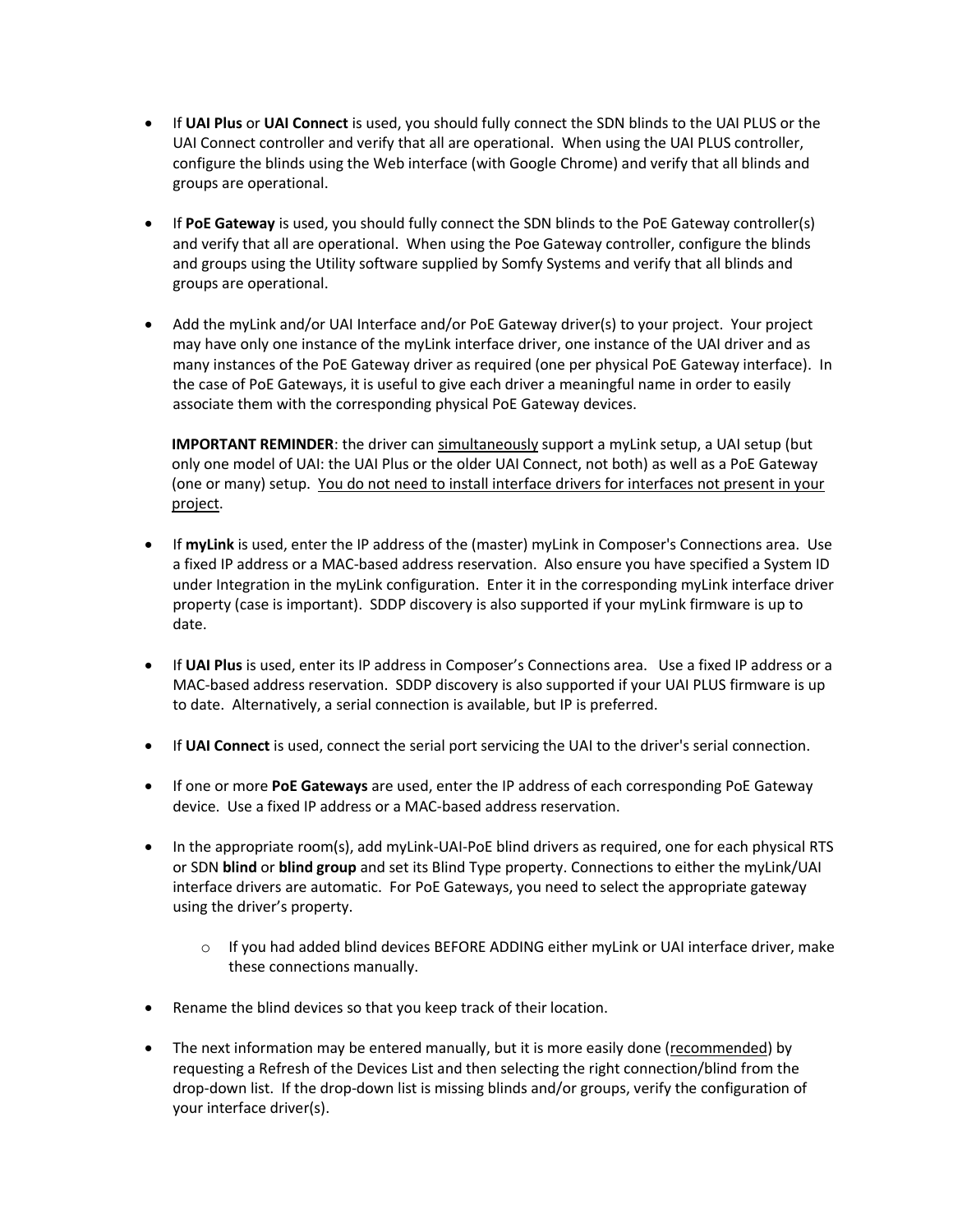- o For RTS blinds, configure each blind driver by specifying the Device ID and RTS channel of its controlling myLink.
- $\circ$  For SDN blinds, configure each blind driver by specifying the Node ID of the blind (printed on the blind motor – example: '0649D0') or a blind group number (example: '888888') you have assigned to one or more blinds using the PC or Utility software during installation.
- $\circ$  PoE Gateway groups are specified somewhat differently. A default group \*\*ALL\*\* is always available and allows you to consider all motors (up to 4) connected to a PoE Gateway as a single motor. Other groups, numbered from 1 to 5, may be configured with the Utility software supplied by Somfy Systems.
- If running on Control4 OS 2.9 and above, you may specify the Blind Type and Blind Movement properties. They are used to customize the Navigator display.
- If using SDN blinds and/or UAI Plus/PoE Gateway groups, you may wish to calibrate your system at this time by using the UAI Interface driver's Action 'Calibrate SDN Blinds and Groups'. This process will calculate the Full Course duration of SDN blinds and/or groups to ensure that the Navigator controls are the most accurate and flexible possible.
- After adding blinds, refresh Navigators.

----------------------------------

#### **IMPORTANT NOTE FOR SDN BLINDS IN OS 2.9+**

When running on OS 2.9+, this driver uses the new Navigator slider for SDN blinds. While Somfy usually refers to 100% as meaning the blind is fully deployed (window fully covered), Control4 uses 100% to mean the blind is fully open (retracted) and 0% to mean the window is fully covered.

For SDN blinds and groups, knowing the Full Course duration is important for the Navigator interface. Although the driver eventually calculates the Full Course duration based on feedback from actual blind and/or group movement commands (averaged over time), it may be easier to use the UAI Interface driver's Action 'Calibrate SDN Blinds and Groups' once the blind drivers are all configured, especially for large installations. If your installation only uses groups, it is not necessary to calibrate individual blinds. Refer to the Lua Output window which provides detailed information during the calibration process to inform you of the progress.

To calibrate, the initial position of blinds is not important. For each blind and/or group, the calibration process issues a positioning 'down' command followed shortly by a positioning 'up' command. Then, the specified number (always in pairs) of calibrating operations are performed. The default of 2 (close, then open) should be sufficient for most installations. After a calibration, the blinds should be in the fully open position.

Should the Calculated Full Course value later become invalid, use the blind driver Action 'Reset Calculated Full Course'. Then, operate the blind once or twice to recalculate (you may also Calibrate your whole installation). This Action is valid for SDN blinds only.

The other important element for SDN blinds, especially for large (30+) installations is the 60-second polling cycle. Every 60 seconds, the driver polls a certain number of blinds to ensure their current position is fully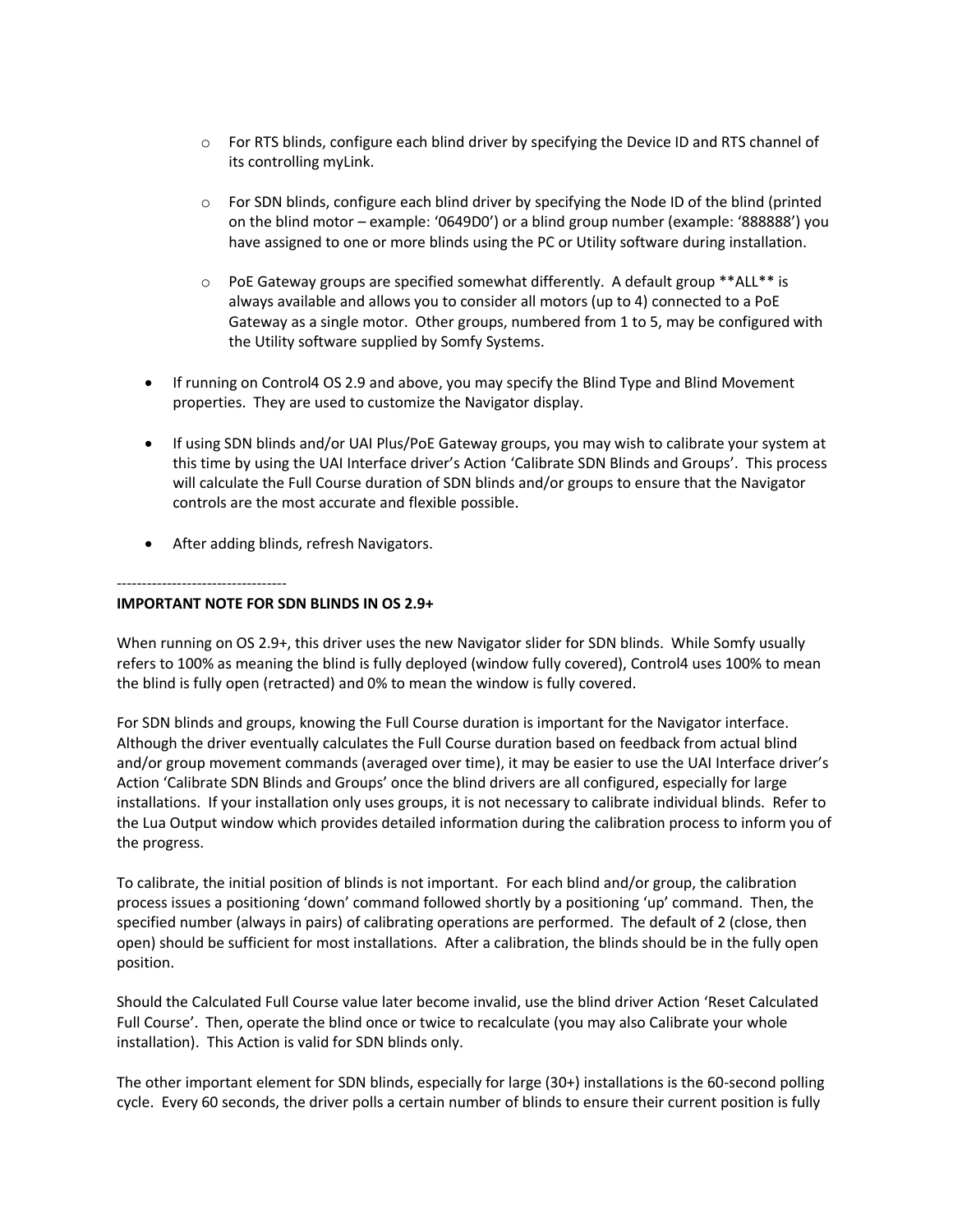synchronized. By default, a maximum of 5 blinds are polled each cycle to prevent too much traffic between the driver and the UAI Plus. The PoE Gateway accommodates only up to 4 blinds, so this is not an issue. In large installations, say 60 blinds, it will take up to 12 minutes to cycle through all the blinds, so you may want to increase the number of blinds polled each cycle, using the Interface driver's 'Blinds Polled Each Cycle' property. Turning Debug On for this driver will allow you to see polling cycles and the responses received from the UAI/UAI Plus, as well as how much idle time there is after each cycle.

#### ----------------------------------

#### **NOTE ON 'SPECIAL UP DOWN STOP' CONNECTION**

As of 2.10.4 (and likely earlier releases of Control4 OS), an issue with the Control4 blind proxy could generate unexpected (phantom) blind movements in installations with a large number of blinds when the 'toggle' keypad connection is used. To circumvent this, a 'SPECIAL Up Down Stop' connection is provided and may be used instead of the 'toggle' connection but ONLY IF PHANTOM BLIND MOVEMENTS are noticed in the installation. This connection is more limited than the 'toggle' connection as it cannot set the keypad button LED color and it does not cause a 'stop' command to be issued if the button is pressed and held.

It is expected that the proxy issue will be corrected in a future release of Control4 OS.

#### ----------------------------------

#### **NOTE ON PROGRAMMING**

The blind driver allows you to request Intermediate Positions (Specific IP, Next IP, Previous IP). These commands are only available when using a UAI or UAI Plus controller. These commands are not supported by myLink and PoE Gateway controllers.

#### ---------------------------------- **USING SCENES (MYLINK ONLY)**

When myLink scenes are defined, they can be run from programming by selecting a scene from the list (...). Use the Action 'Request and List myLink Scenes' when you have made recent changes to your myLink configuration. If you are running on OS 2.6, the list of scenes is not available in programming and you must specify the scene ID or name in the appropriate Command.

The Action 'Run myLink Scene' is available only on OS 2.7 and higher.

----------------------------------

# **USING GROUPS (UAI OR POE GATEWAY FOR SDN BLINDS)**

**IMPORTANT**: when you add SDN blinds with groups configured and/or make changes to groups in existing blinds, remember to always use the Action 'Request and List SDN Groups' so that all tables are updated properly. View this as similar to doing 'Refresh Navigators' in Composer.

---------------------------------- **SUPPORT**

For support on this driver please go to www.somfysystems.com.

---------------------------------- **CHANGELOG**